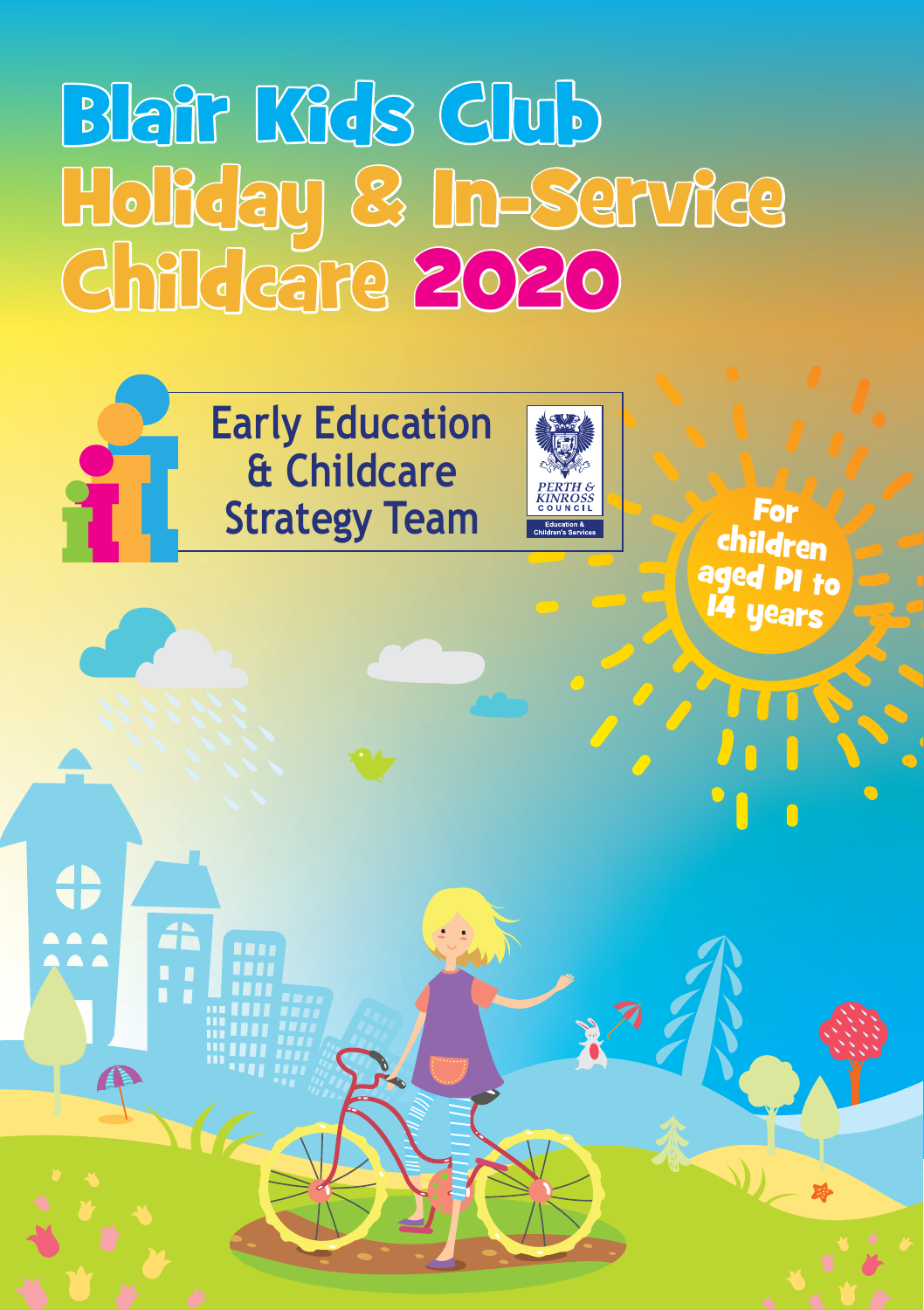# Welcome to Blair Kids Club!

Our friendly, professional staff are here to give your children a happy, action-packed, programme of fun!

## When is the Club open?

Monday to Friday 8.00 am - 6.00 pm

## How much does it cost?

| Up to 5 hours | £18.80                  |
|---------------|-------------------------|
| Up to 7 hours | £21.00                  |
| 7 hours+      | £23.20                  |
| Day Trip      | £28.20 (additional      |
|               | charge of £5 per child) |

There is also an annual registration fee of £13.00 for a single child and £20.00 for two or more children in the same family. Payment of this fee allows you to access any Wraparound Care Service or Kids Club during term time and in holiday periods.

## Does my child need to bring anything?

Play can be a messy business, we advise all children to wear clothes suitable for messy play and where possible to bring a change of clothes. Good waterproof outdoor clothing is advisable and in case of good weather you should provide your child with sun cream. Further details are available from the service.

## Snacks and Lunches

Children should bring a packed lunch with them. Please note we cannot heat any foods or prepare your child's lunch: lunches must be in their own lunch box with a cold pack inside. Healthy snacks will be provided mid-morning and mid-afternoon and your child will have access to milk and water throughout the session. Please discuss any dietary requirements with the staff.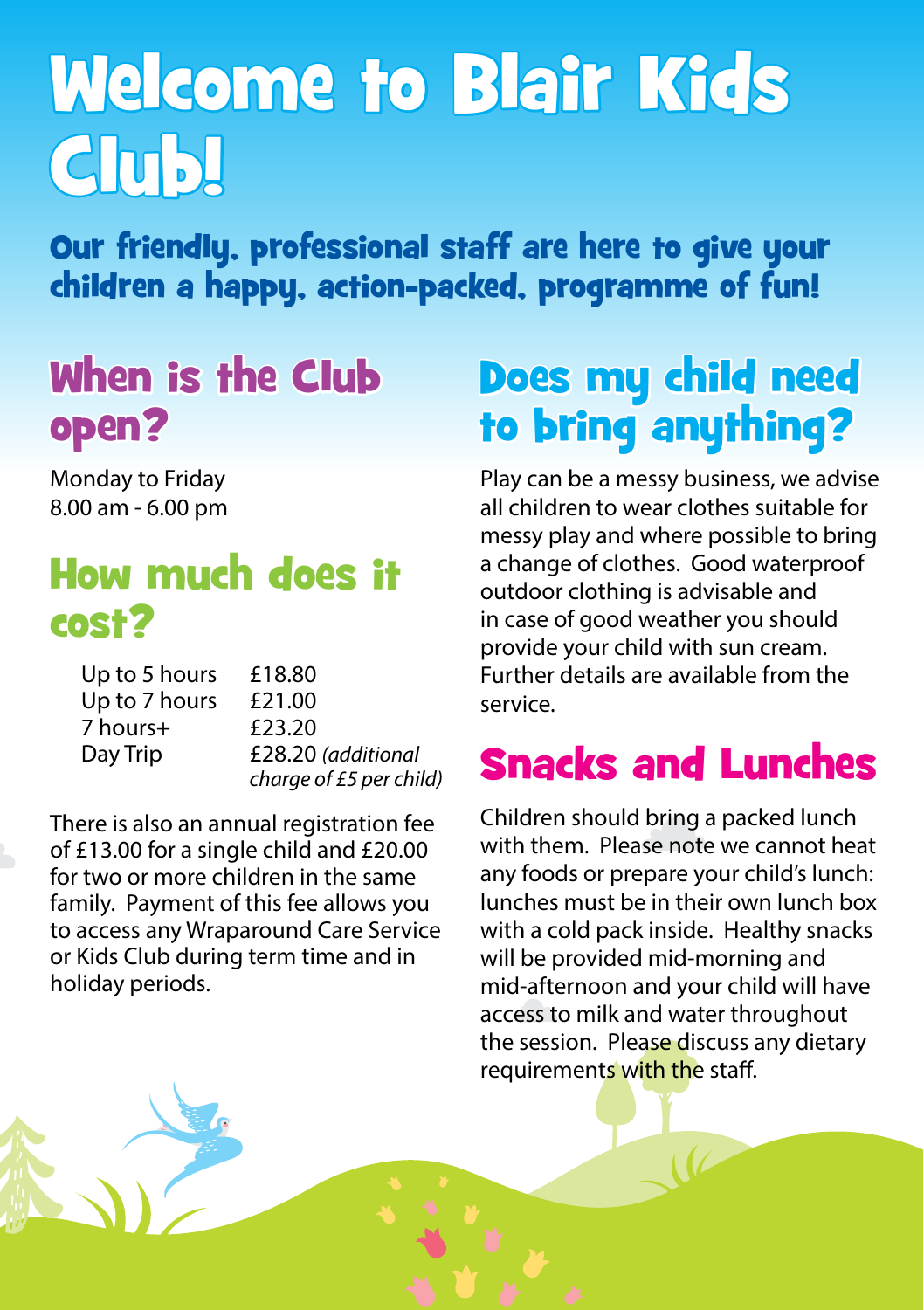## How do I book?

To book a place please contact the Kids Club direct to request a booking sheet which you should complete and return to the club. Please note we require a minimum of 10 children to be booked in per day to make it viable. In the event whereby numbers are less than 10 we may have to close the service on that day. Should this happen, we will issue parents/carers with two weeks' notice. We will also offer a place at a Perth City Service to those affected.

*Please note that 5 days' notice is required for all cancellations. Bookings cancelled due to sickness absence will also incur a charge.*

#### **Blair Kids Club**

Blairgowrie Community Campus Hamish Henderson Place BLAIRGOWRIE PH10 6UZ

Tel 01250 871961 Email BCCKidsClub@pkc.gov.uk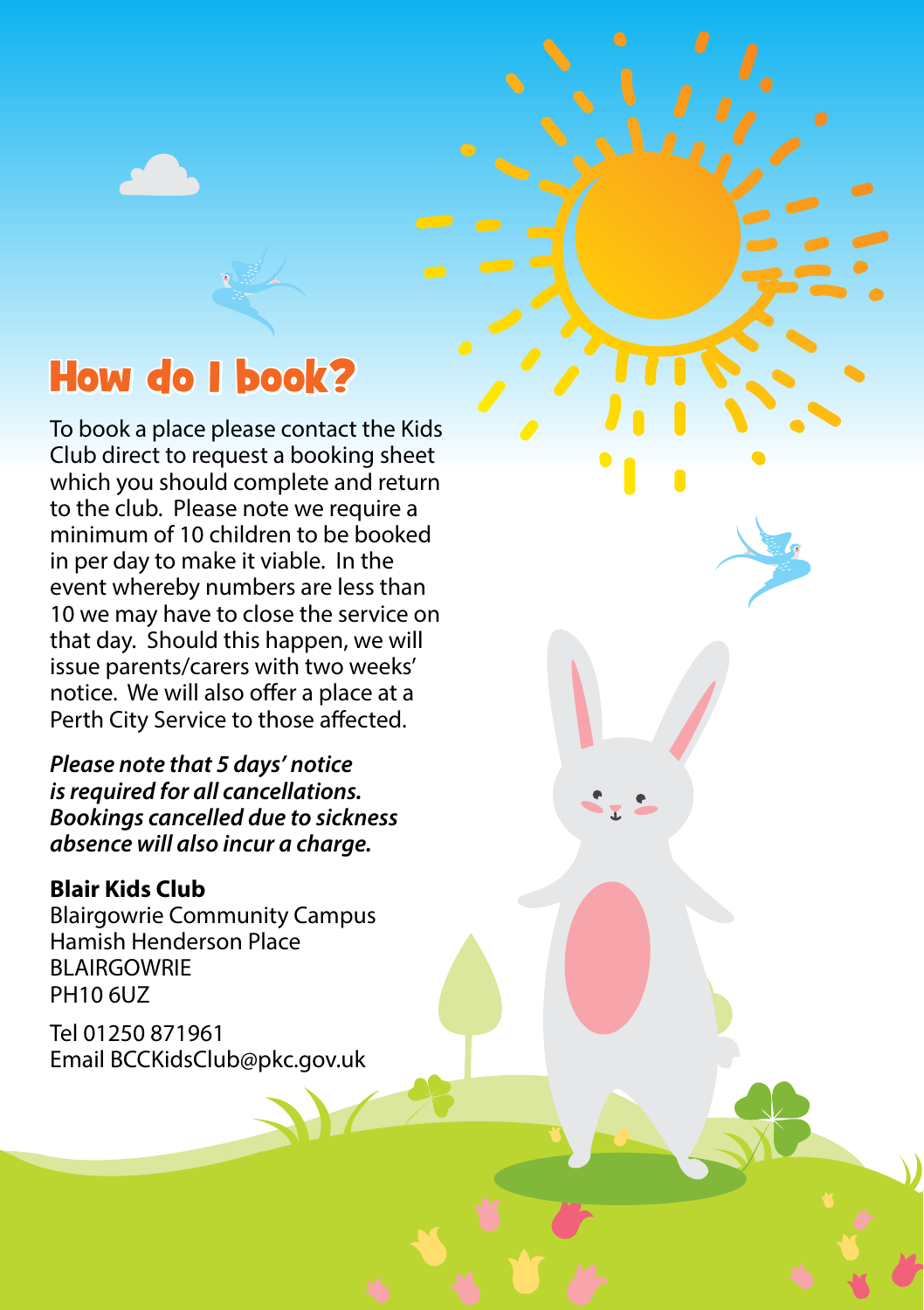# Mid-Term Holiday 12-14 February 2020

#### Wednesday 12 February

#### African Celebration

*Make African masks* • *Outdoor tribal art.*

#### African Music *Explore ways to make African music with tin drums etc.*

#### Thursday 13 February

Soup-Making *Create a pot of yummy soup.*

Papier Mâché *Design a papier mâché model.*

#### Netball Workshop

#### Friday 14 February

Valentine's Fun *Valentine's art & craft and baking.*

**Dodgeball** *Let's get dodging!*



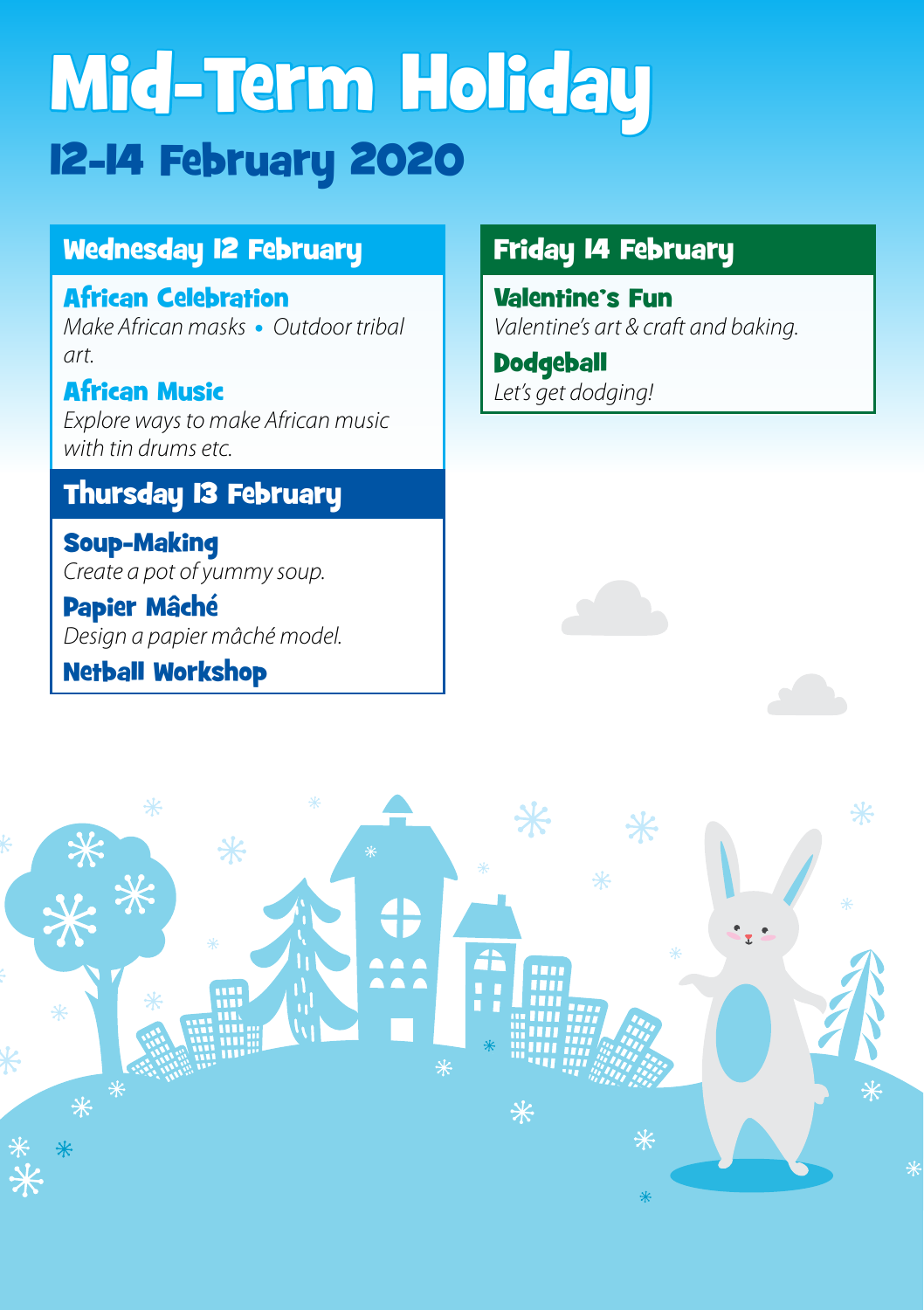# Easter Holidays 6-17 April 2020 *Please book by 19 March 2020*



#### Monday 6 April

Loose Part Play *Use your imagination and see what you can create.*

Transient Art *Create your own designs.*

#### Tuesday 7 April

Den Building *Create your own den outside.*

Fire Bowl *Make popcorn on the fire bowl.*

#### Wednesday 8 April

Trip to the Park *Join us for a scavenger hunt and a play at the park.*

#### Thursday 9 April

Easter Eggstravaganza *Art & craft* • *Baking* • *Games* • *Quiz.*

Easter Egg Hunt

#### Friday 10 April

Closed - Good Friday

#### Monday 13 April

Closed - Easter Monday

Tuesday 14 April

Wheelie Fun *Bring along your wheels and join in the fun.*

Ceramic Craft *Paint your own flower pot.*

#### Wednesday 15 April

Alice in Wonderland *Join us for an adventure in Wonderland and our Mad Hatter's Tea Party.*

#### Thursday 16 April

Messy Play *Join us for a day of messy play - don't forget a change of clothes.*

Planting Activities *Plant some vegetables and fruit and summer bulbs in your flower pot.*

#### Friday 17 April

Pokémon Hunt *Join us on our hunt for Pokémon.*

Pokémon Cards *Create your own playing cards.*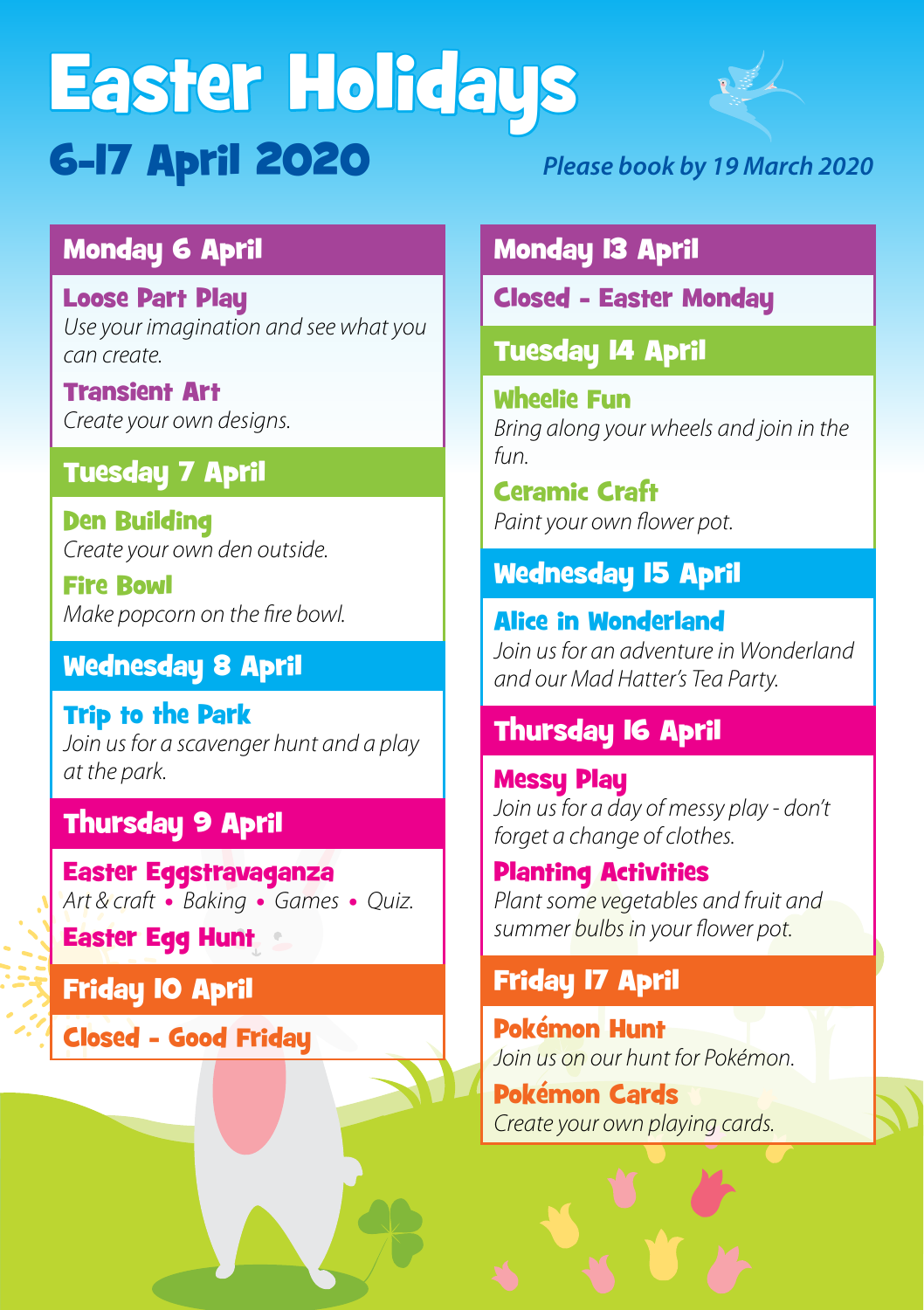In-Service Day 22 May 2020

*Please book by 7 May 2020*

#### Friday 22 May

Scarecrow-Making *Design and create your own scarecrow.*

LEGO Creations *What can you make?*

# Summer **Holidays**

1 July - 18 August 2020

*Please book by 16 June 2020*

#### Wednesday 1 July (12.00 noon)

Pizza-Making *Create your own yummy pizza to take home.*

Tie-Dye T-Shirts *Bring your own white T-shirt and get creative!*

#### Thursday 2 July

Clay Modelling *What can you create using clay?*

Nerf Wars *Design and create your very own Nerf targets.*

#### Friday 3 July

Candle-Making *Design and create your very own candle.*

Trip to the Park *Join us for a trip to the park.*



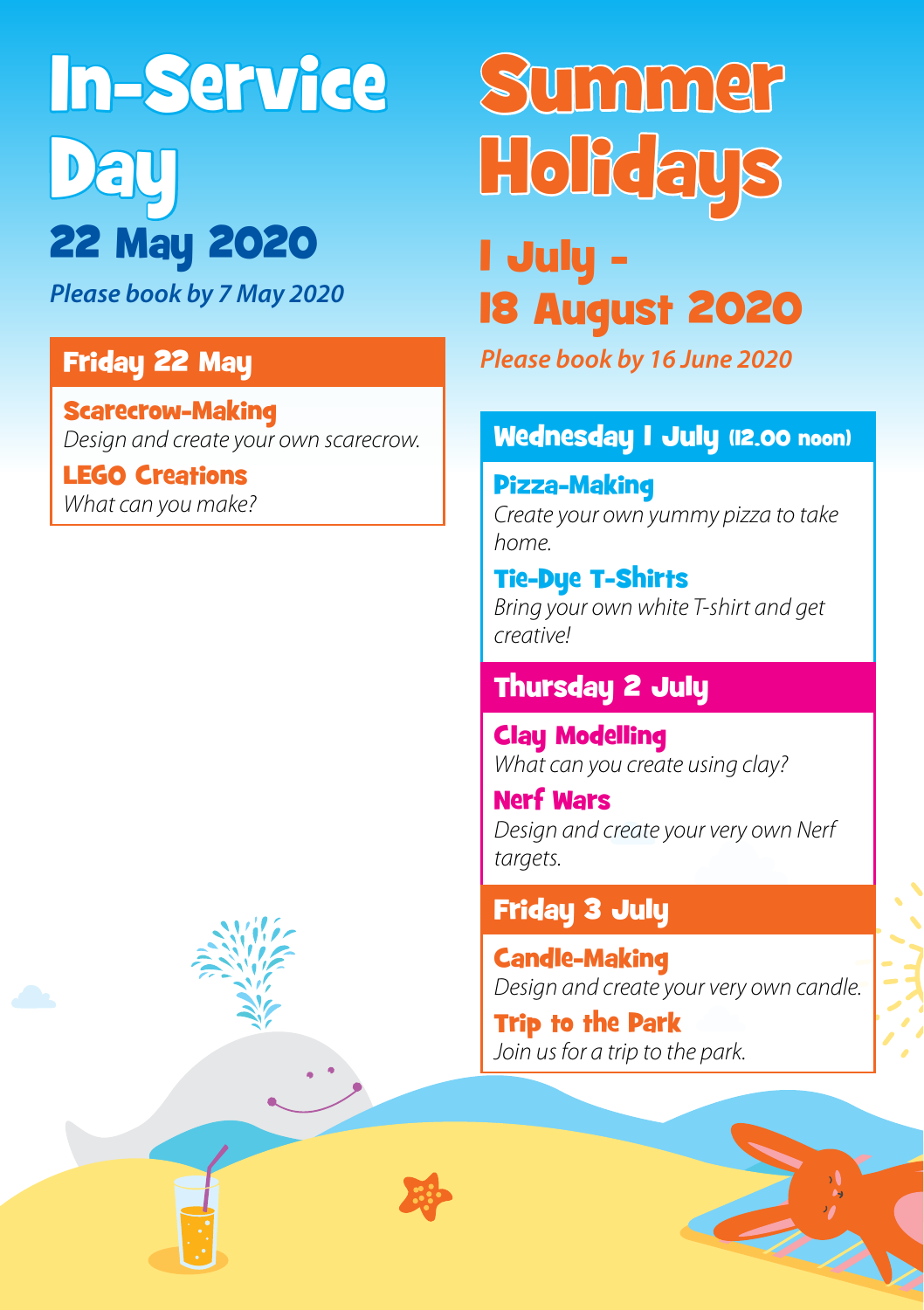#### Monday 6 July

Wimbledon *Have a go at tennis.*

K'nex Challenge *What can you create?*

#### Tuesday 7 July

World Chocolate Day *Let's bake, paint and taste with chocolate.*

#### Netball Workshop

#### Wednesday 8 July

### Slime Workshop

*Make a range of slime using different ingredients.*

**Basketball** *Aim for the hoop and learn new ball skills and have fun.*

#### Thursday 9 July

Surprise Trip *Full day's childcare required.*

#### Friday 10 July

Euro 2020 *Design your own strip at our football workshop.*

#### Monday 13 July

Battle of the Bands *Choose your bandmates, your instruments and song and then compete in the battle.*

#### Tuesday 14 July

Bastille Day *Let's celebrate all things French with foods, art & craft and petanque.*

#### Wednesday 15 July

**MasterChef** *What will your signature dish be?*

#### Thursday 16 July

#### Fashion Day *Be the next big fashion designer - draw out your designs, choose the material and choose a friend to model your design at the parade.*

#### **Dodgeball**

#### Friday 17 July

Surprise Trip *Full day's childcare required.*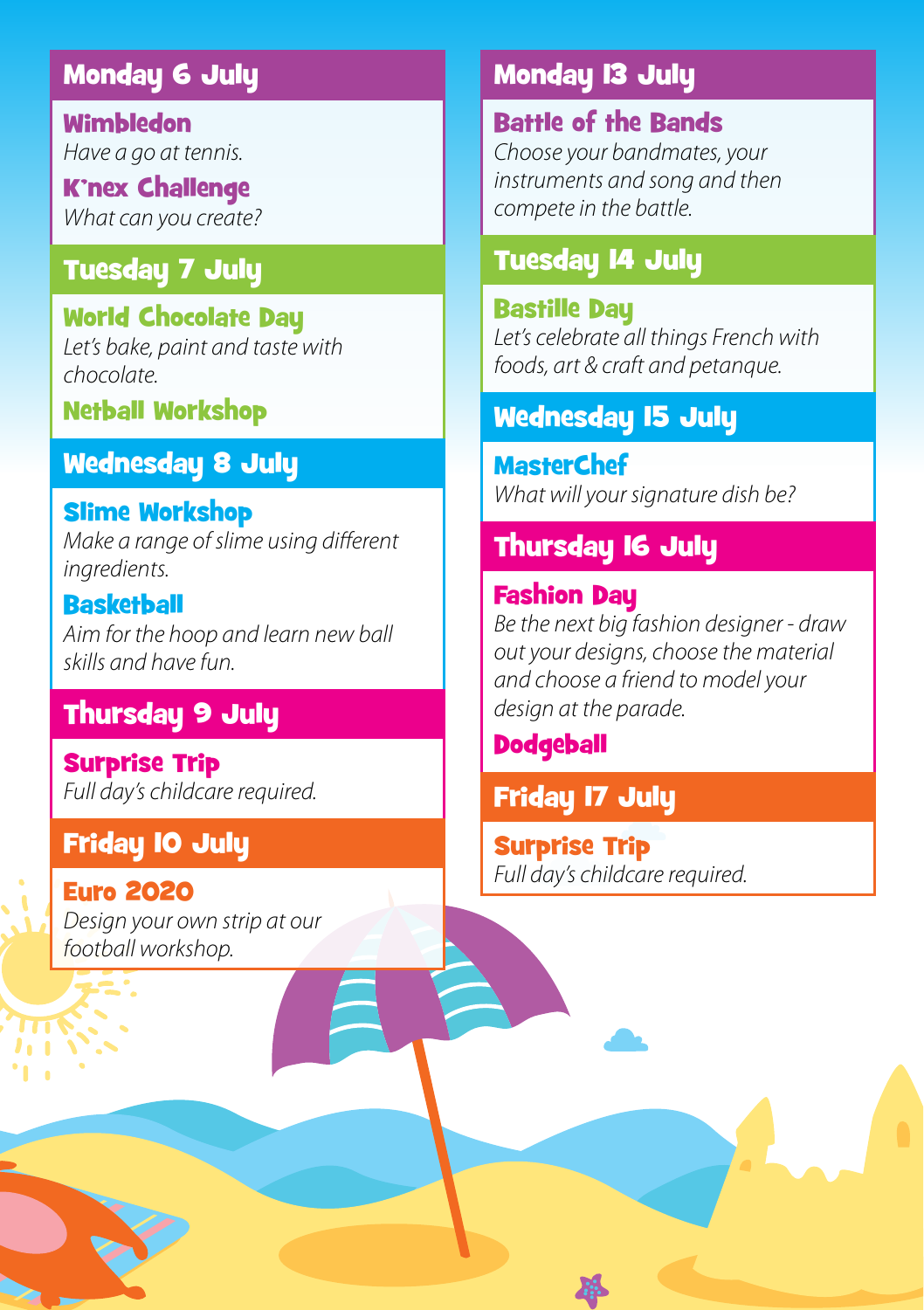#### Monday 20 July

Golf Masterclass *Try your hand at golf.*

Beads, Wool and Ribbon Crafts *What can you make?*

#### Tuesday 21 July

#### Outer Space

*Make rockets and planets* • *Create alien slime* • *Learn how to make rockets explode using science.*

#### Wednesday 22 July

Surprise Trip *Full day's childcare required.*

#### Thursday 23 July

Den Building *Create your own den.*

Fire Bowl *Make afternoon snack over the fire bowl.*

#### Friday 24 July

Olympic Celebration *Try out some of the Olympic sports.*

### Circus Skills

*Try your hand at juggling, plate spinning and the diabolo.*

Movie Afternoon *Enjoy a movie with popcorn.*

#### Tuesday 28 July

Monday 27 July

Surprise Trip *Full day's childcare required.*

#### Wednesday 29 July

Bubble Fun *How big can you make them?*

Team Dodgeball *Which team will be crowned the winner?*

#### Thursday 30 July

Beach Party *Make cocktails in fruit* • *Design a sandcastle* • *Take part in the limbo challenge and make Leis.*

Wet and Wild *Don't forget your towel and a change of clothes.*

#### Friday 31 July

#### Harry Potter's Birthday **Celebration**

*Celebrate all things Harry Potter making wands, potions, broomsticks and play Quidditch.*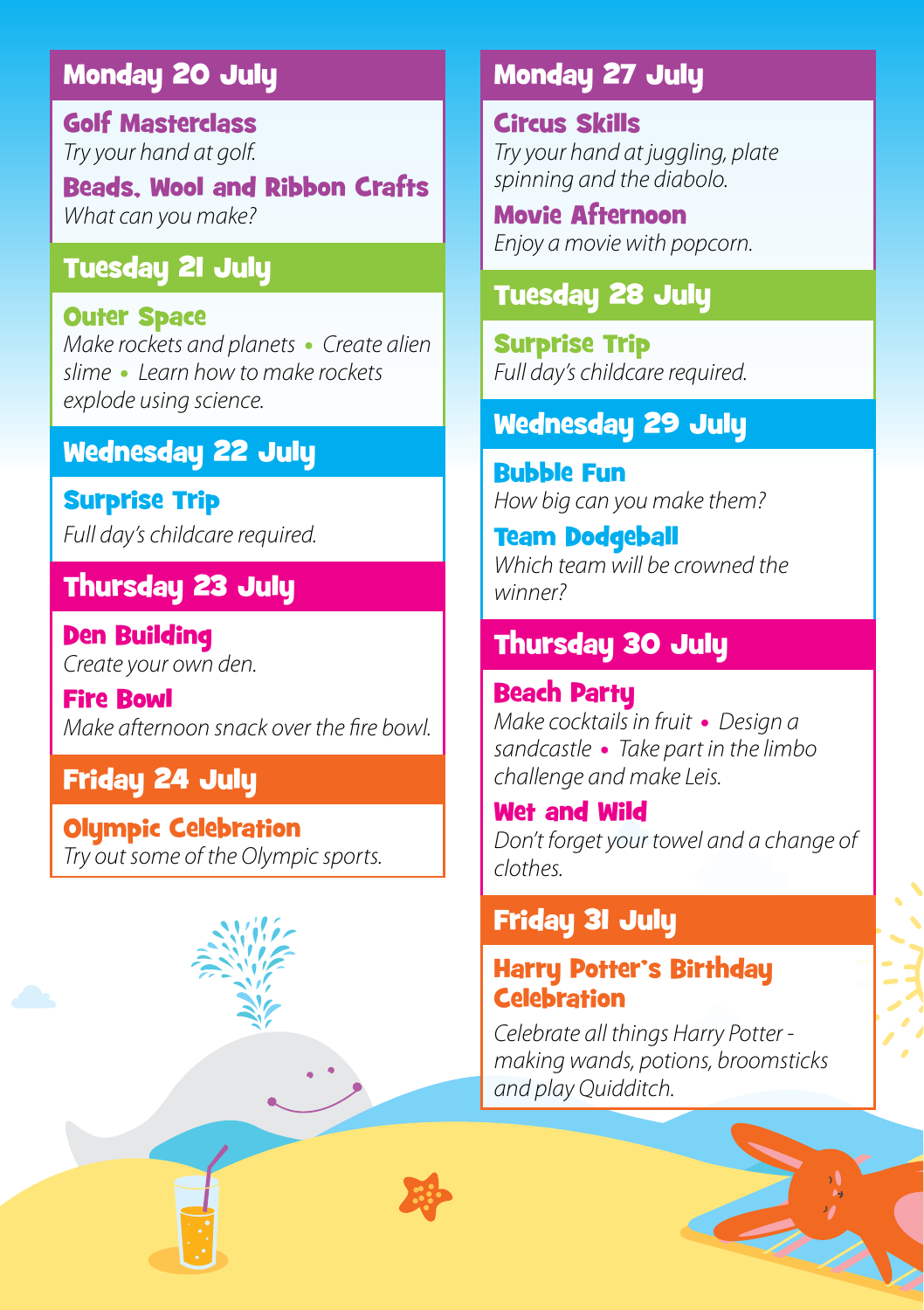#### Monday 3 August

Dinosaur Morning *Make fossils and dinosaur prints.*

**Baking** *Create and bake your own dinosaur biscuit.*

#### Tuesday 4 August

#### Marvel Superheroes

*Create your own superhero comic strip and make a Marvel Superhero Quiz.*

#### Wednesday 5 August

#### National Playday

*Join us on our trip to Perth to celebrate National Playday* • *Full day's childcare required.*

#### Thursday 6 August

#### Treasure Island

*Design your own treasure island* • *Solve the clues to find the treasure and play capture the flag.*

#### Friday 7 August

Taste Challenge *Will you be able to guess the foods?*

Talent Show *What is your hidden talent?*

#### **Monday 10 August**

Baking Masterclass *Take part in our masterclass and take home your creation.*

Tennis *Explore your talent with a bat and ball!*

#### Tuesday 11 August

**Outdoor Messu Plau** *Splat painting* • *Gloop* • *Football painting and lots more.*

#### Wednesday 12 August

Modroc Activities *Design and create you own models.*

Movie Afternoon *Watch a new movie with popcorn.*

#### Thursday 13 August

Quiz Masters *Which team will be crowned the champions?*

Cooking Challenge *What shall you create?*

#### Friday 14 August

Joint Trip *Join us for our end of summer trip* • *Full day's childcare required.*

#### Monday 17 August

Scooby Doo Mysteries *Get out the magnifying glasses, follow the clues and solve the mystery!*

Scooby Doo Sports

#### Tuesday 18 August

Jewellery-Making *Design and make you own pieces of gems!*

Smoothie-Making *Choose your favourite fruit to make a delicious smoothie drink.*

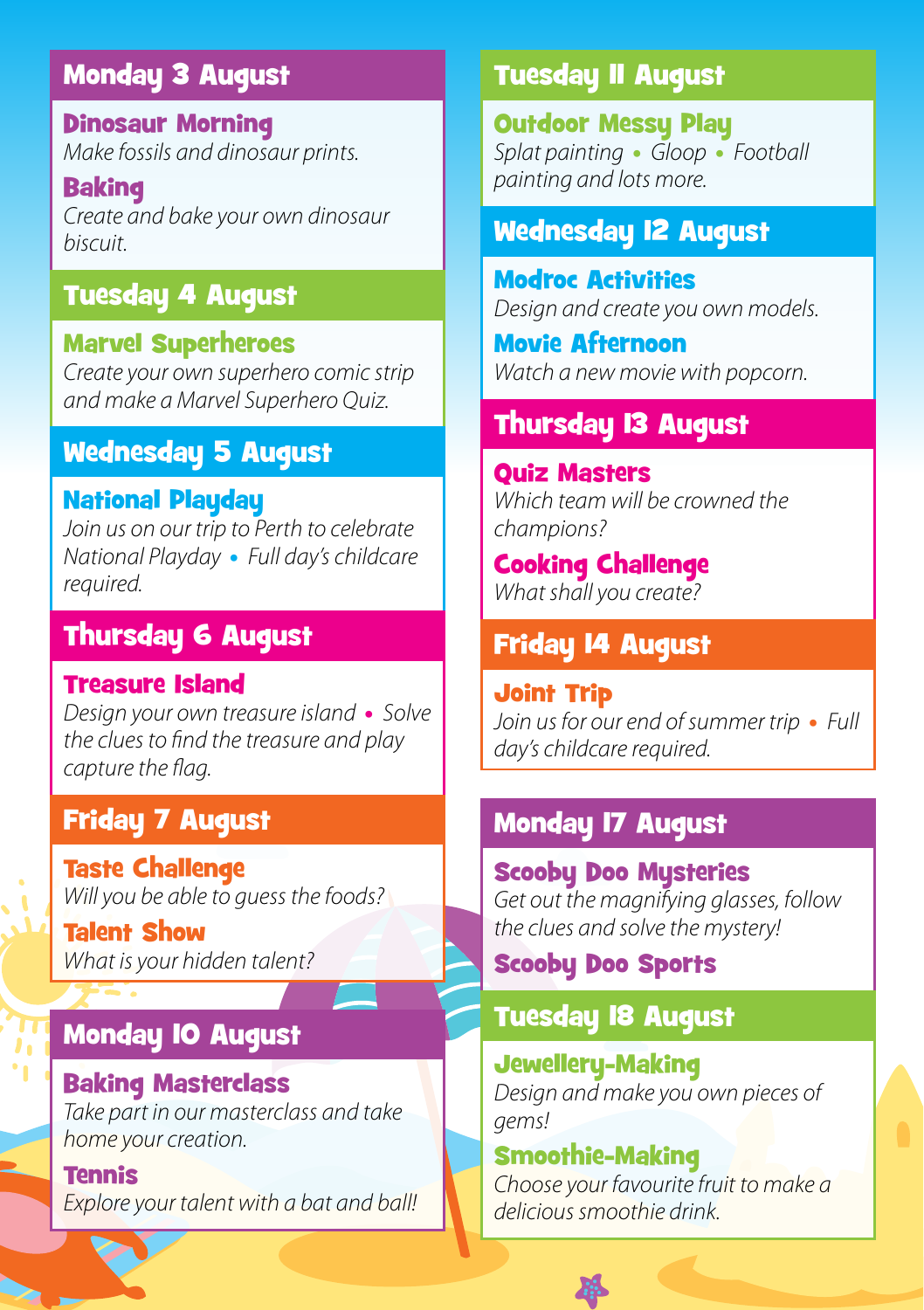# October Holidays 5-16 October 2020 *Please book by 17 September 2020*

#### Monday 5 October

Closed for Staff Training

#### Tuesday 6 October

Crime Scene Investigation *Find the clues to solve the mystery.*

**Cricket** *Try your hand at cricket.*

#### Wednesday 7 October

Big Art & Craft *Cardboard box creative fun* • *Tennis ball and water gun painting.*

Movie Afternoon *Watch a new movie with popcorn.*

#### Thursday 8 October

Pirate Day *Make flags, hats and ships* • *Walk the plank* • *Join us on our treasure hunt and play pirate ping pong.*

#### Friday 9 October

#### Obstacle Course

*Design and build your own obstacle course and then see who will be the fastest.*

#### Monday 12 October

Kite-Making *Design and create your own kite and then take it outside to fly it.*

Dodgeball Competition

#### Tuesday 13 October

#### Jungle Day

*Create a jungle wall display* • *Make animal masks* • *Play jungle-themed games.*

#### Jungle Olympics

#### Wednesday 14 October

Trip to the Park *Join us for a trip to the park for lots of fun and a picnic lunch.*

#### Thursday 15 October

The Apprentice *Design and create your business plan and show it to the panel.*

Tennis

#### Friday 16 October

Science *Join us for a day of fun and whacky experiments.*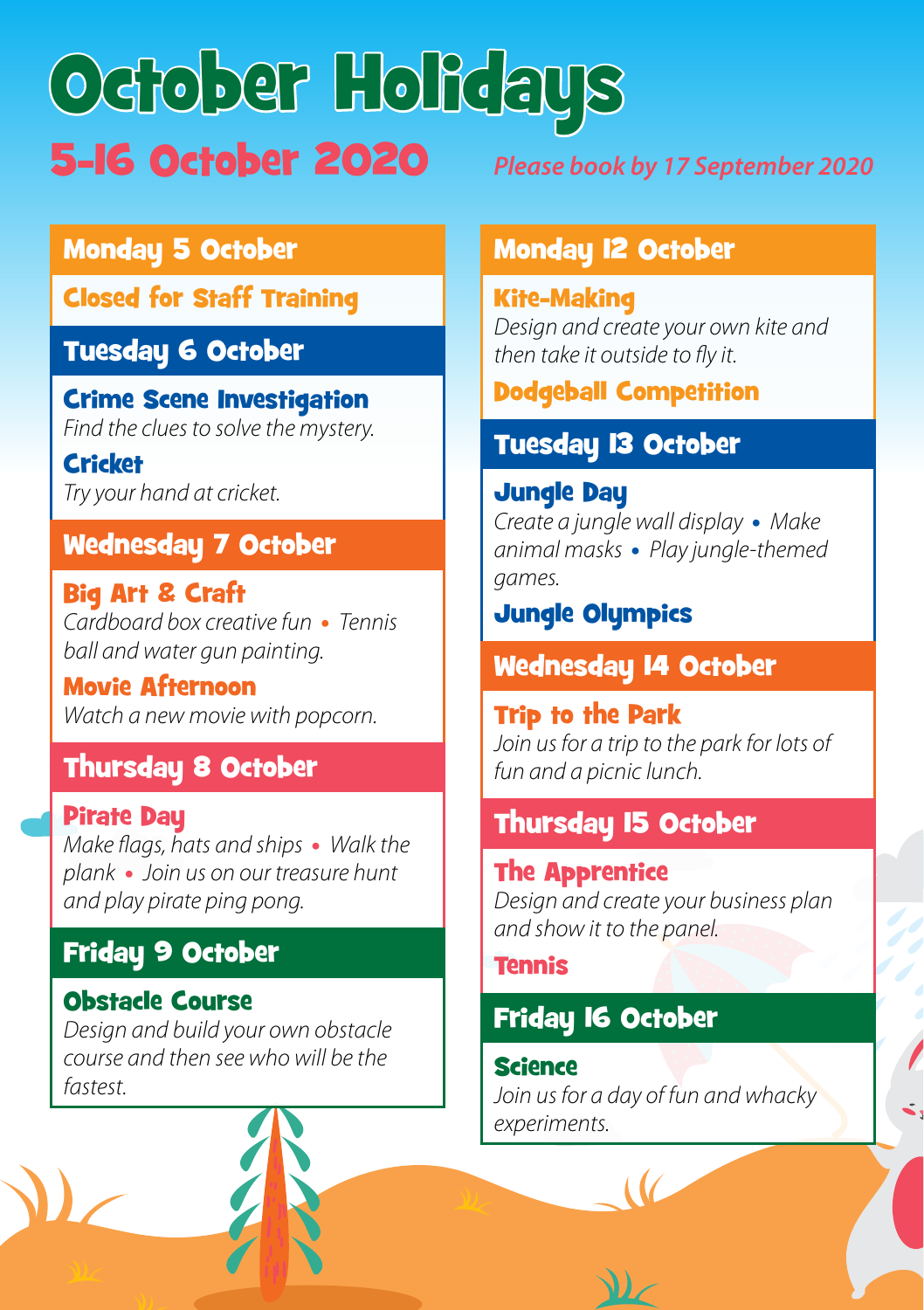# November In-Service 12-13 November 2020 *Please book by 28 October 2020*

#### Thursday 12 November

Chinese Celebration *Celebrate all things Chinese with foods, games, art & craft and Chinese writing.*

Chinese Skipping

Friday 13 November

Slime-Making Baking Cupcakes Bingo with Prizes